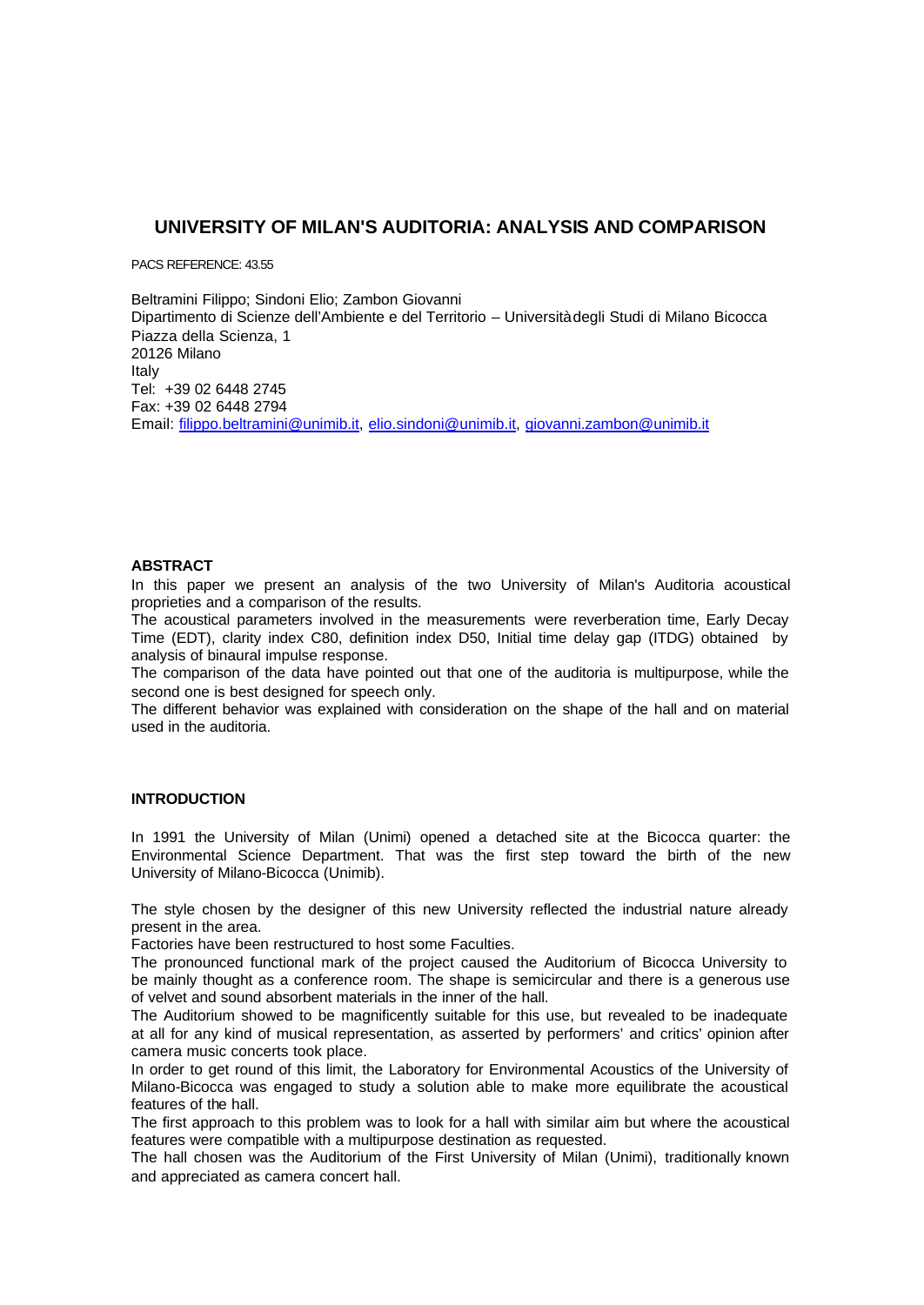The First University of Milan was realized in the '20. It settles in an ancient convent situated in the center of the city.

The Unimi Auditorium has a slightly sketched trapezoidal shape and it follows the classical scheme with stalls and gallery (Fig. 1, 3).

Assuming the Unimi hall as an optimal reference, we lead a set of measurements in the two halls, looking for a correlation between acoustical parameters and their even different architectonical characteristic and furnishing, in view of eventual improvement interventions.



**Fig. 1**: Unimi auditorium view **Fig. 2**: Unimib auditorium view

#### **1 MEASUREMENTS METHOD**

The acoustical parameters we decided to calculate in these measurements were Early Decay Time (EDT), Clarity index C80, Definition index D50, Initial time delay gap (ITDG).

These parameters were derived by the study of the impulse response, measured in several point, and obtained by the excitation of the hall with a MLS signal of length 16.

To perform these operations we used a commercial product by 01dB, Symphonie.

All the signals we collected are binaural, and were acquired by a dummy with two microphones set in the inner of the ears.

Through a PCMCIA card and software in bundle, Symphonie may be interfaced to a laptop to handle measurement operations and analyze collected data.

Moreover we calculated RASTI distribution in the two hall, and confronted them with the values of Articulation Index obtained by a spelling test executed with the aid of a professional reader. We got useful information from this comparison, which will be object of further studies.

### **2 MEASUREMENTS**

#### 2.1 Hall Description

The plant of the two halls is deeply different, as we can see, observing the picture reported below with measurement points:

The size of Unimi has these measures: depth 26 m, large 19 m and height 9 m.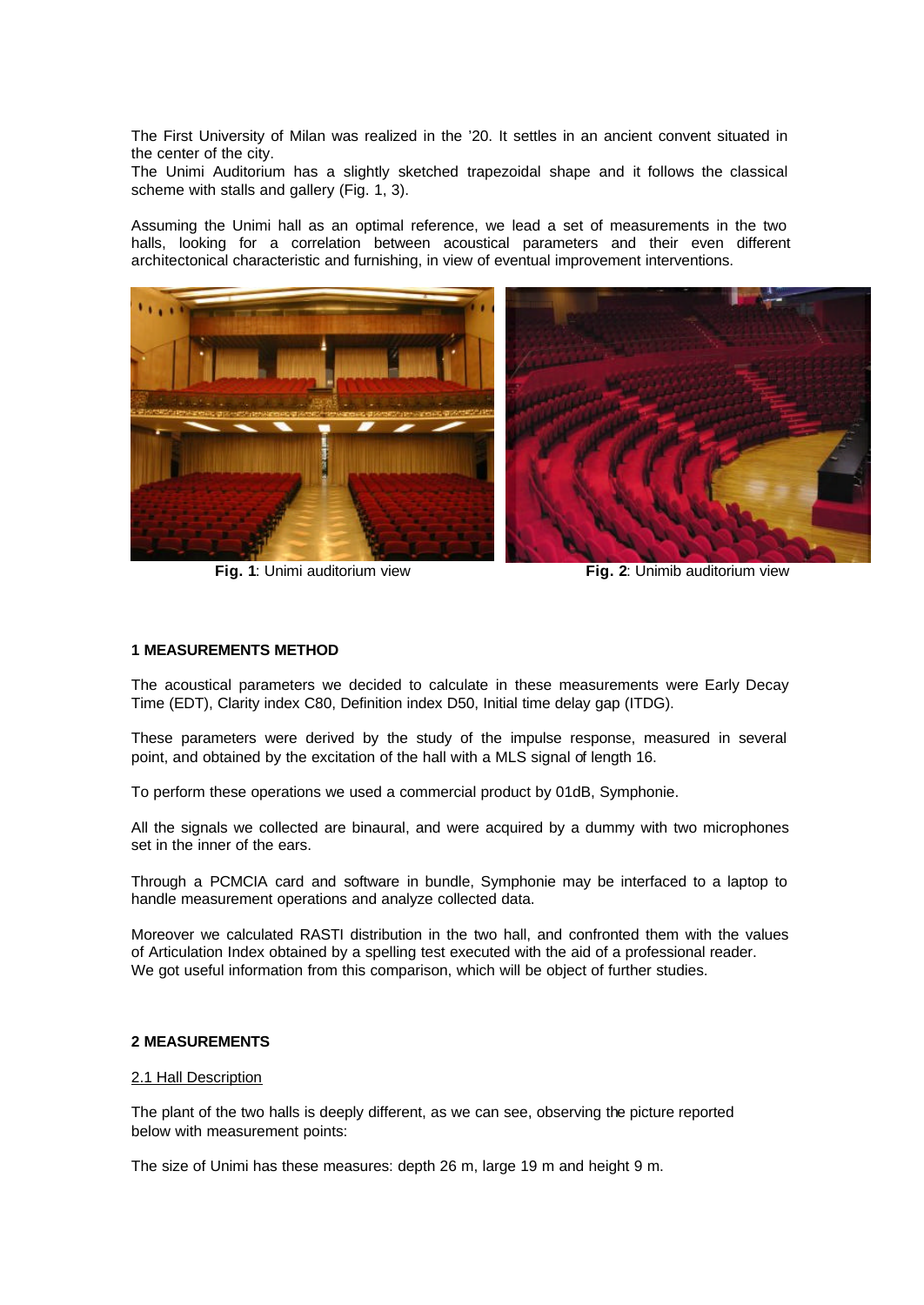The gallery is deep 12 m and his height is 3 m. The sidewalls are covered with four m. curtains. Over these curtains there is a reflecting zone and, near the roof, sound absorber panels.

On the roof there are wooden reflecting elements. The capacity is 698 seats. The chairs are upholstered.

The auditorium of Unimib, on the contrary, is deep 23 m, large 46 m, and his mean height is 8.4 m.

The walls and the floor are covered with velvet. The capacity is 1000 seat. The chairs are upholstered.





**Fig. 3**: Plant Unimi and measurement points **Fig. 4**: Plant Unimi and measurement points

### 2.2 Measure Presentation

In this section we present the results of our measure for the auditoria:

|              |              | EDT C80   D50 |    | <b>ITDG</b>      |
|--------------|--------------|---------------|----|------------------|
| Unimi stalls | $1.31 - 0.1$ |               | 50 | 18 <sub>ms</sub> |
| Unimi gal    | 1.41         | $-1.2$        | 45 | $20 \text{ ms}$  |
| Unimib       | 0.6          |               | 80 | $30 \text{ ms}$  |

Table 1: mean values for the halls at 1000 Hz

The following maps show acoustical parameters distribution in the auditoria:

### Unimi

The most impressive feature of Unimi hall appears to be the excellent adaptability to any kind of performance. If we analyze the data in the stalls, we can observe that Clarity always lies in the range [–2,2] dB, with a minimum region at the center of the hall. Definition values are distributed between 30 (center) and 50 (front-lateral region).

ITDG assumes values between 15 and 20 ms.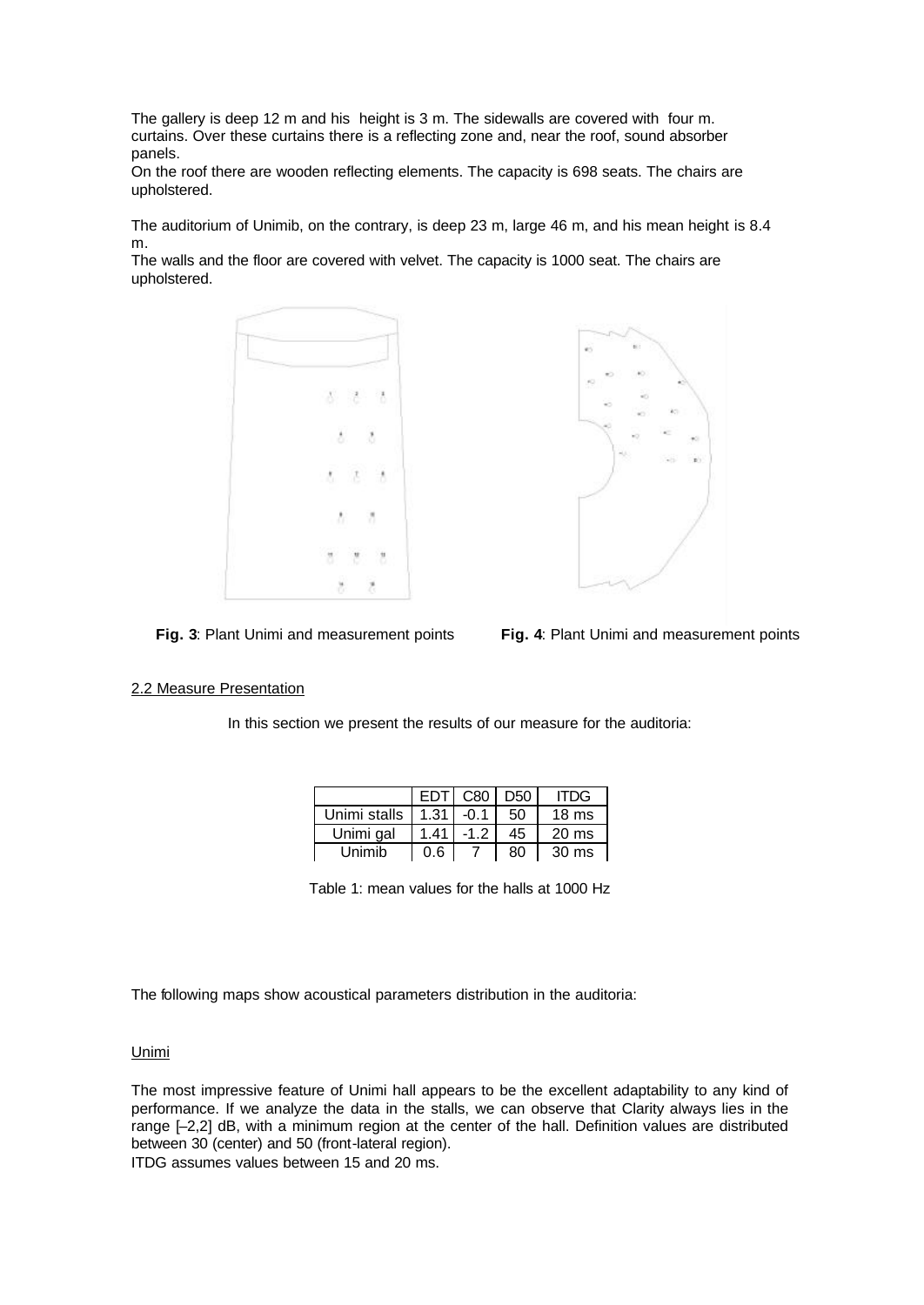To achieve information about intelligibility we performed measure of Articulation Index and we compared them with RASTI. This analysis revealed that even to low values of RASTI corresponds excellent AI in the hall.





**Fig. 7**: EDT Unimi **Fig. 8**: ITDG Unimi



**Fig. 5**: D50 Unimi **Fig. 9**: C80 Unimi



The gallery doesn't show any substantial difference

# Unimib

The values measured at the Auditorium of University of Milano Bicocca are less exciting. As may be observed in fig 9,10,11,12 this hall shows the general behavior of a very absorbing environment.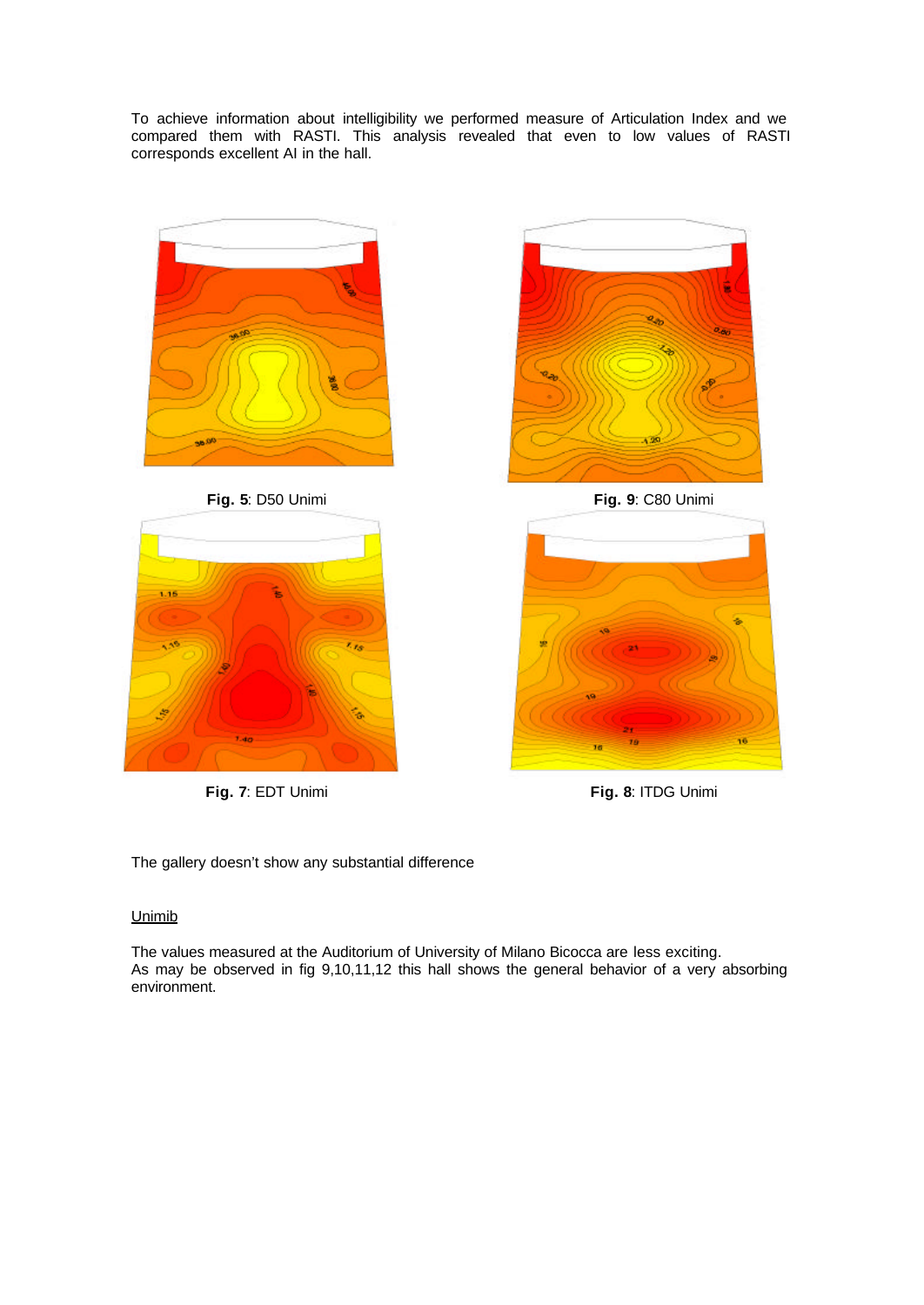

**Fig. 11**: EDT Unimib **Fig. 12**: ITDG Unimib

Clarity is always greater than 2 dB, while definition exceeds 50.

ITDG is almost always greater then 30 ms (a too high value for a hall who should be multipurpose) and, as a consequence, the intimacy is very low.

Articulation Index and RASTI assume high value in the seat nearer to podium, but they clearly depend by the distance from it.

In the following plot we show AI/RASTI ratio in the Auditoria:



**Fig. 13**: AI/RASTI Ratio in Auditorium of Unimi (blue) and Unimib (Pink)

# **3 ANALYSES OF THE MEASUREMENTS**

The data presented lead us to a deeply different opinion on the two halls. While the Auditorium of University of Milan is almost surprising in its behavi or, the Auditorium of the University of Milan Bicocca shows a much more limited possibility of destination of use.